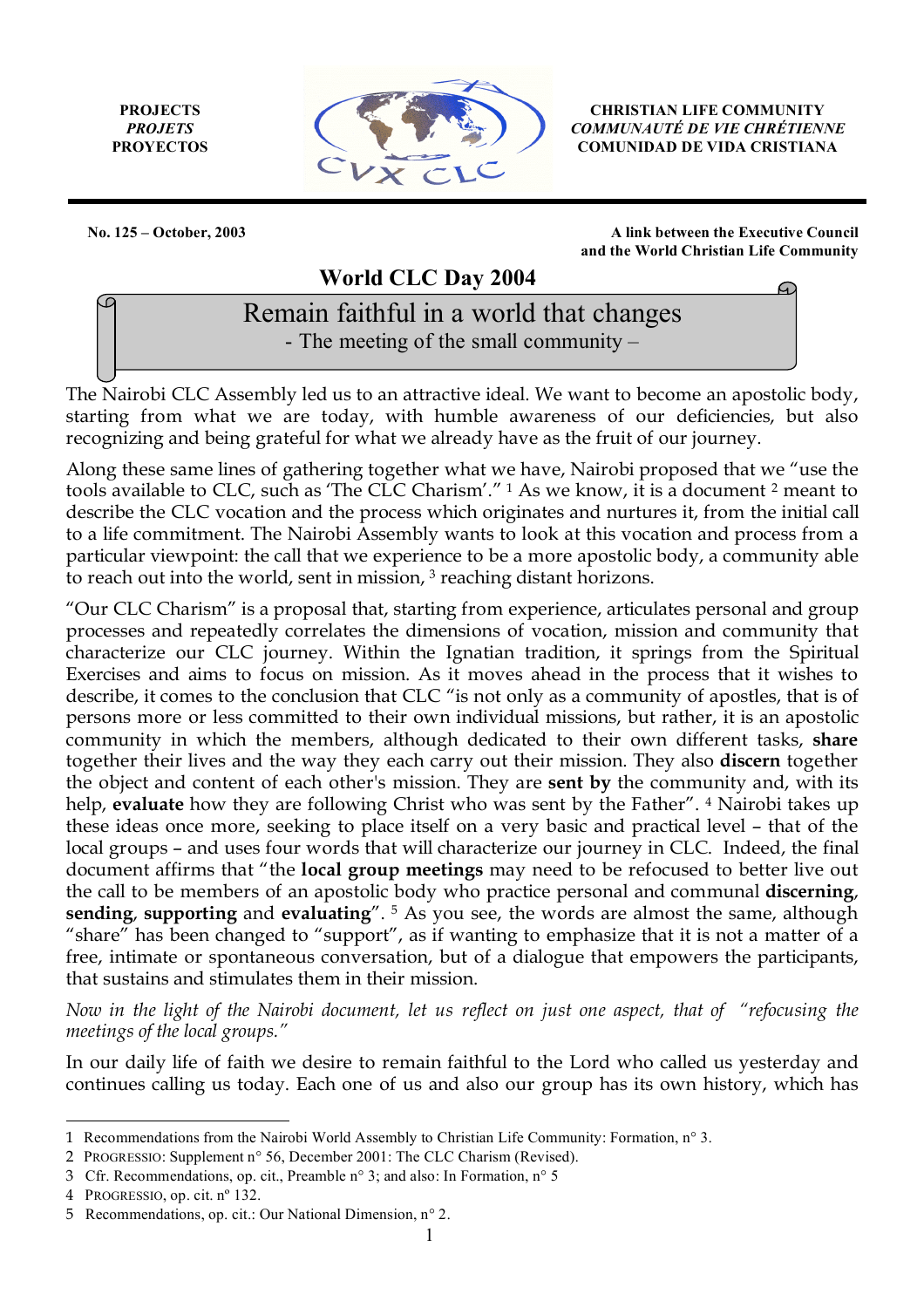gone through various stages of growth. Our personal circumstances are changing as years go by and we live the different seasons of our lives. We recognize the different stages of growth through which our CLC group moves ahead, as well as the great diversity that exists between communities. As we become conscious of our history we also become aware of our desire to REMAIN faithful to our option for Jesus Christ – our deepest identity – in a world that CHANGES unceasingly and which challenges us.

The Assembly of Nairobi confirmed us "in our call to become a lay apostolic body that shares responsibility for mission in the Church."6 We want to respond to this call that seems to require PERMANENCE amid the CHANGES that the world demands of the Church and CLC. In this tension we recognize the way of life that identifies us. For this reason, we realize the necessity of journeying together, supporting each other in our weaknesses and benefiting from the strengths of others. We recognize in this our total dependence on God, and our personal and communal need for continuous conversion in the Lord.

The Nairobi Assembly suggests that this journey in fidelity has to be perceived and challenged also in the small community meetings. For this reason, one of its recommendations states that "the local group meetings may need to be refocused to better live out the call to be members of an apostolic body".7

It is clear that in our meetings we must be faithful to the graces received in the past **(**PERMANENCE, recollection, defending familiar grounds), but also be receptive to the new calls of the Lord, praying for the grace to recognize them in the various ways in which we hear them today (CHANGE, openness, vulnerability).

In our regular meetings we wish to share the daily spiritual movements about the needs we have perceived around us and what we have done about them. We are sure that by means of those motions the Spirit of the Lord supports our fidelity (PERMANENCE) so that it continues rooted in the Spiritual Exercises and committed to the CLC way of life. He also opens our hearts to recognize and respond to Jesus in every new circumstance (CHANGE).

## *How can we best carry on our meetings?*

1. Each of us shares a brief summary of his/her main spiritual movements since the last meeting.

These movements would concern especially any concrete needs or opportunities that we have noticed – in what has been happening in family, work, profession, among friends, in the church, in the nation – and what the Spirit inspired about the more important of them.

The spiritual movements may also refer to needs or opportunities noticed in apostolic works in which one or more of us are already engaged.

Attentive listening will enable every one to contemplate the ways in which God relates with us.

- 2. A while of silent reflection in the presence of the Lord will allow each one to go over the needs and opportunities that have been mentioned. Which among them resonate in me? Which attract me, or challenge me? What response would give a fuller meaning to my own life, to the lives of others and of the community?
- 3. Before any discussion we share the fruits of our prayerful reflection. How does my spirit respond to the needs or opportunities mentioned? We believe the Lord is calling each one of us and that His Spirit is active in the community. He will guide us to do what He wishes us to do.
- 4. The following discussion will help us to clarify, first, what we have heard, and then, what will we do about it. This eventually leads to personal or to communal conclusions.

 $\overline{a}$ 

Nothing is excluded *beforehand* from these conclusions, if the meetings really are for

<sup>6</sup> Recommendations, op. cit., Preamble n° 1.

<sup>7</sup> Recommendations, op. cit.: Our National Dimension, n° 2.